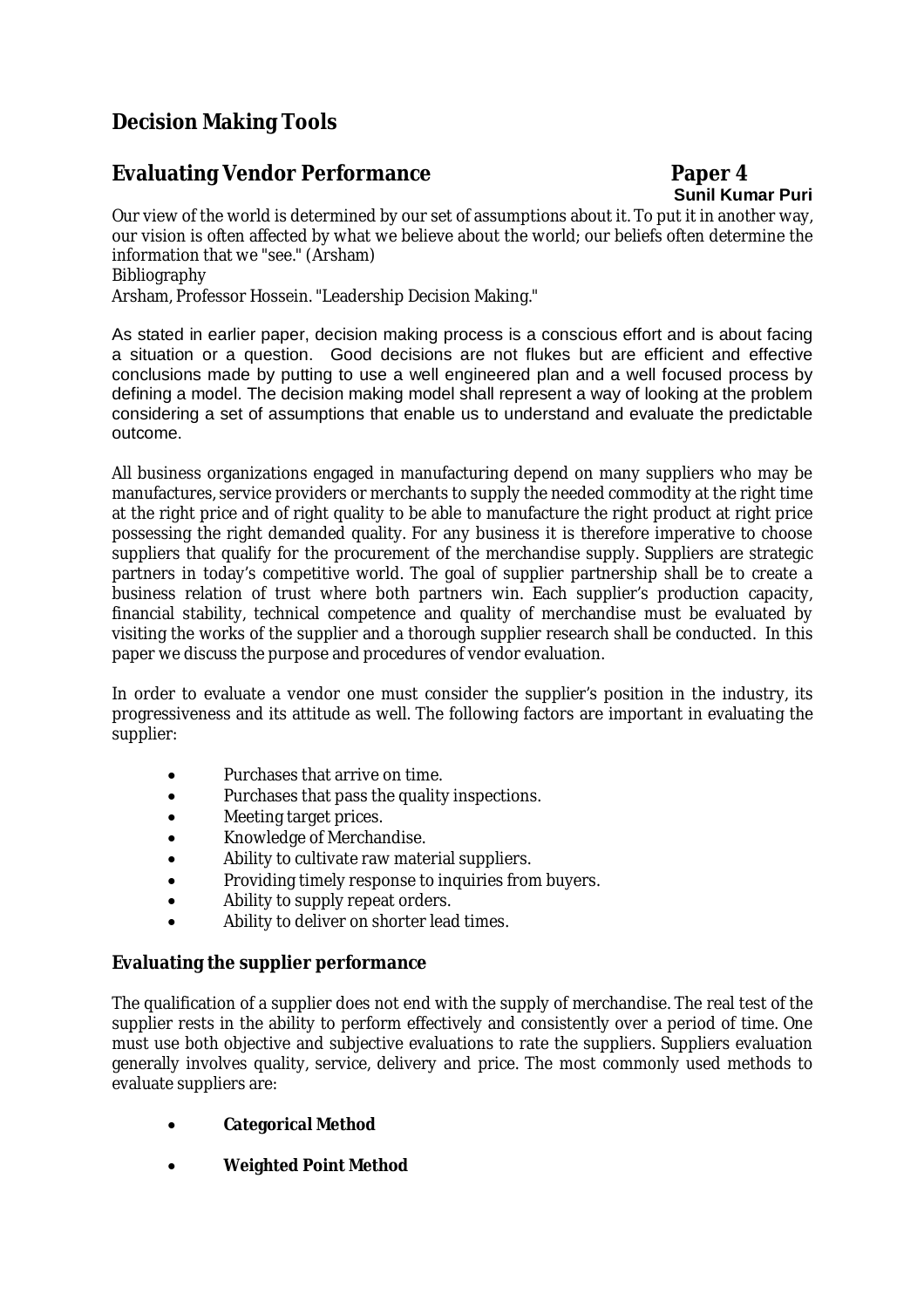## **Cost Ratio Method**

# **Categorical Method**

In this method the evaluation of the suppliers is based on one's individual experience with the supplier. The suppliers are assigned grades like preferred, neutral and unsatisfactory after careful analysis of the performance against a list of selected factors. The factors generally considered are; quality, delivery, service and price.

Evaluation lists are circulated in all the concerned departments. The departments that generally form the evaluating team are; purchase department, designing department, quality control department, goods receiving and accounting department. Each department evaluates the suppliers according to their individual experience in working with the supplier. Each supplier is evaluated and assigned grades that may be preferred, neutral and unsatisfactory. The final list is prepared and a final grade is assigned to the vendor.

The advantage of this method is that it is simple and easy to administer however the method is subjective and gives only qualitative analysis.

# **Weighted Point Method**

The system is based on carefully selected factors like quality, delivery, price and service. Each factor is assigned a weight which varies according to the retailer's importance of the factor. For a high end retailer quality may have the maximum weight whereas for a middle level retailer price may be the most important factor. A typical evaluation criterion may be to assign 30 points for quality, 30 points for price 30 points for delivery and 10 points for service.

The method uses each vendor's performance against each factor. The performance is expressed in terms of individual factor rating like quality rating, price rating, delivery rating and service rating. The individual ratings are then summed up and a supplier's composite rating is derived at.

Table below gives data on four suppliers of a single item evaluated on Quality, Price and Delivery. The weight factor for Quality 40, Price 35 and delivery 25

| <b>Supplier</b> | Inspection<br>Analysis |                  | Price<br>Analysis     |                 |                  | <b>Delivery</b><br>Analysis        |
|-----------------|------------------------|------------------|-----------------------|-----------------|------------------|------------------------------------|
|                 | Lots<br>Received       | Lots<br>Accepted | <b>Basic</b><br>Price | <b>Discount</b> | <b>Transport</b> | <b>Deliveries</b><br><b>Missed</b> |
| S1              | 85                     | 75               | 25                    | 5%              | 1.1              | 11.8%                              |
| <b>S2</b>       | 70                     | 65               | 28                    | 10%             | 1.0              | 7%                                 |
| S3              | 75                     | 62               | 26                    | 7%              | 1.15             | 17.3%                              |
| S <sub>4</sub>  | 60                     | 50               | 27                    | 5%              | 1.2              | 16.6%                              |
| S5              | 35                     | 35               | 29                    | 8%              | 1.3              | 0%                                 |

**Table 1**

## **Quality Rating**

Quality rating rates the vendor over the quality of goods supplied. Quality rating is calculated in terms of percentage of lots accepted. The rating can be calculated using the following formula:

Quality Rating = 
$$
\frac{\text{(Lots Received / Lots Accepted)}}{100} \text{ X Quality Factor %age}
$$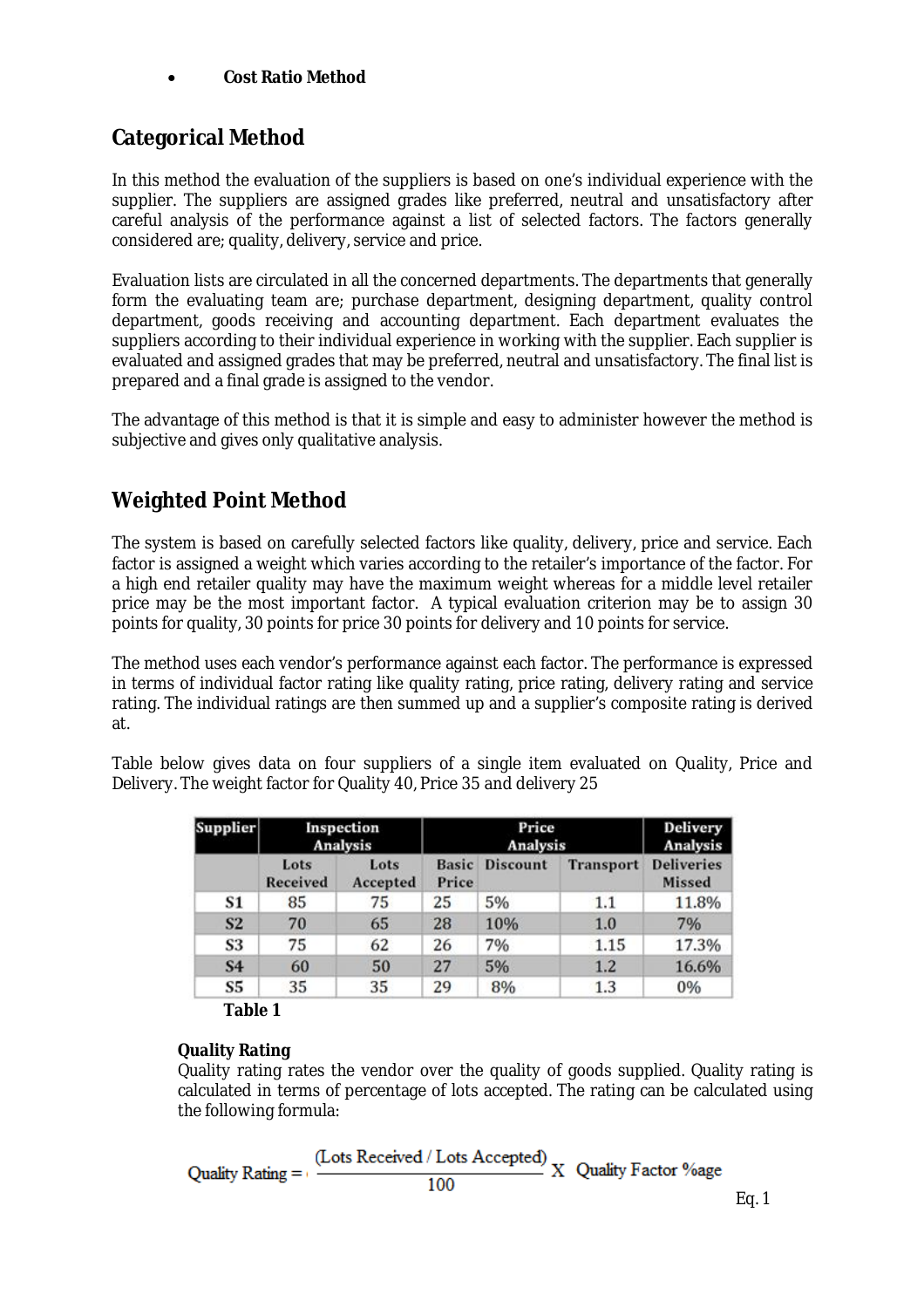| <b>Supplier</b> | Lots | Lots<br>Received Accepted Accepted | % age | Factor<br>Weight | Quality<br>Rating |
|-----------------|------|------------------------------------|-------|------------------|-------------------|
| <b>S1</b>       | 85   | 75                                 | .882  | 40               | 35.28             |
| S <sub>2</sub>  | 70   | 65                                 | .928  | 40               | 37.12             |
| <b>S3</b>       | 75   | 62                                 | .827  | 40               | 33.08             |
| S <sub>4</sub>  | 60   | 50                                 | .833  | 40               | 33.32             |
| S5              | 35   | 35                                 | 1.00  | 40               | 40.00             |

**Quality Rating Table** 

#### **Table 2 Price Rating**

Price rating rates the vendor over price competitiveness. Price rating is calculated using the following formula:



## **Table 3 Delivery Rating**

Delivery rating rates the vendor's ability to meet with its promised deliveries and is calculated using the following formula;

|  | Delivery Rating = Proportions of commitments kept X Service Factor % age |
|--|--------------------------------------------------------------------------|
|--|--------------------------------------------------------------------------|

| Supplier       | <b>%age</b><br><b>Deliveries</b><br>Missed | <b>%age</b><br><b>Deliveries</b><br>Kept | Rating | <b>Factor Delivery</b><br>Rating |
|----------------|--------------------------------------------|------------------------------------------|--------|----------------------------------|
| S <sub>1</sub> | 11.8%                                      | 88.2%                                    | 25     | 22.05                            |
| S <sub>2</sub> | 7%                                         | 93%                                      | 25     | 23.25                            |
| <b>S3</b>      | 17.3%                                      | 82.7%                                    | 25     | 20.67                            |
| S <sub>4</sub> | 16.6%                                      | 83.4%                                    | 25     | 20.85                            |
| S <sub>5</sub> | 0%                                         | 100%                                     | 25     | 25.00                            |

 $Fa. 3$ 

**Composite Rating**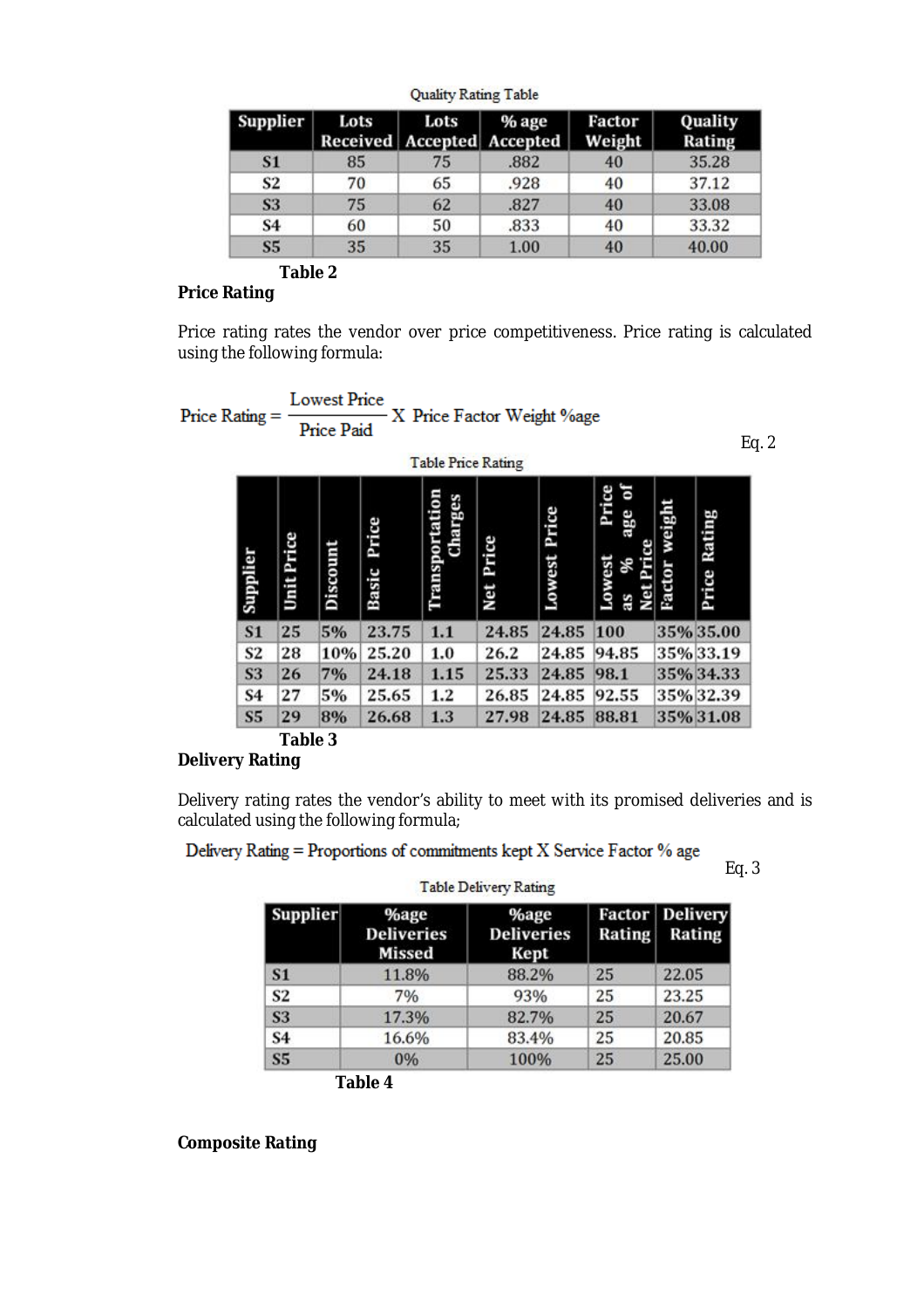If we see the results of the composite rating chart is obvious that Supplier "S5" should be preferred because it has maximum composite rating of 96.08 though on price alone this supplier rates last. The idea of such rating method is to be able to evaluate the vendor taking in account all characteristics of the supplying company. It must be noted that this vendor did not miss even a single shipment thus can be termed as most reliable vendor as well.

| Supplier Quality | <b>Rating</b> | Price<br>Rating | <b>Delivery</b><br>Rating | Composite<br>Rating |
|------------------|---------------|-----------------|---------------------------|---------------------|
| S <sub>1</sub>   | 35.28         | 35.00           | 22.05                     | 92.33               |
| S <sub>2</sub>   | 37.12         | 33.19           | 23.25                     | 93.56               |
| <b>S3</b>        | 33.08         | 34.33           | 20.67                     | 88.08               |
| S <sub>4</sub>   | 33.32         | 32.39           | 20.85                     | 86.56               |
| S5               | 40.00         | 31.08           | 25.00                     | 96.08               |

**Table 5**

# **The Cost Ratio Method**

The cost ratio method is based on calculation of the ratio of quality cost, delivery cost, service cost and the overall costs.

The quality costs are the costs incurred in money spent in quality assurance, visits to vendor's plant for quality assurance and cost of appraisal etc.

The delivery costs include all logistic costs, freight, email, fax, STD and ISD calls.

The service costs are evaluated on the basis of a point rating awarded to the supplier on the basis of its ability to provide service.

The various possible factors include technical capacity, financial stability, Research and Development ability, response level and geographical location of the supplier.

A desirable minimum rating point is fixed for checking vendor scores, presuming a minimum point is set at 60 points if a supplier scores 85 points the supplier is given credit of 25% points. The supplier gets a score of 25 and by multiplying with predetermined weight age of 10% score of 0.025 is awarded.

|         | Eq. 4 |
|---------|-------|
|         |       |
| $= 70$  |       |
| $= 30%$ |       |
| $= 160$ |       |
| $= 162$ |       |
| $= 161$ |       |
|         |       |

## **Table Cost Ratio Method**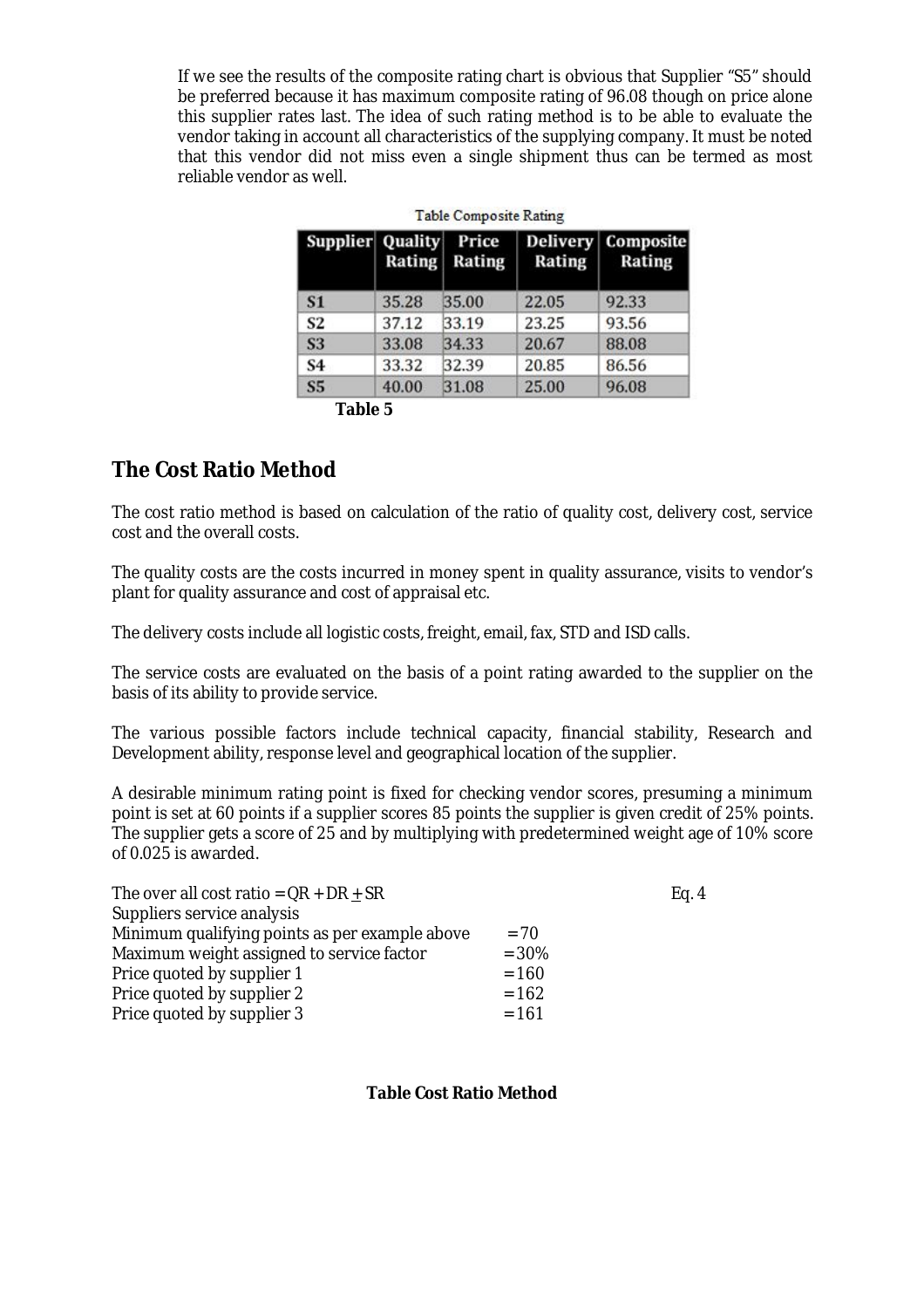| <b>Details of Expenditure</b>    | <b>Suppliers</b> |            |            |  |  |
|----------------------------------|------------------|------------|------------|--|--|
|                                  | Supplier 1       | Supplier 2 | Supplier 3 |  |  |
| <b>Delivery Costs</b><br>1.      |                  |            |            |  |  |
| Visit to the suppliers           |                  |            |            |  |  |
| works                            | 2040             | 6500       | 3040       |  |  |
| <b>Telephone expenses</b>        | 150              | 1050       | 750        |  |  |
| <b>Other Expenses</b>            | 50               | 200        | 150        |  |  |
| delivery<br><b>Total</b>         |                  |            |            |  |  |
| <b>Costs</b>                     | 2240             | 7750       | 3940       |  |  |
|                                  |                  |            |            |  |  |
| <b>Quality Costs</b><br>2.       |                  |            |            |  |  |
| Inspection<br>Costs<br>atl       |                  |            |            |  |  |
| supplier's works                 | 500              | 2050       | 1850       |  |  |
| <b>In-house</b><br>inspection    |                  |            |            |  |  |
| Costs                            | 1800             |            | 550        |  |  |
|                                  |                  |            |            |  |  |
| <b>Reworking Charges</b>         |                  |            |            |  |  |
| for defective material           |                  |            |            |  |  |
| supplied                         | 750              |            | 350        |  |  |
|                                  |                  |            |            |  |  |
| <b>Cost of Material Rejected</b> |                  |            |            |  |  |
| after receipt                    | 1100             | 560        | 950        |  |  |
| Total                            | 4150             | 2610       | 3700       |  |  |
| <b>Total value of purchases</b>  | 75000            | 95000      | 85000      |  |  |
| made                             |                  |            |            |  |  |

**Table 6**

### Table Cost Ratio Analysis

| <b>Cost Ratio Analysis</b>              |        | Supplier 1 Supplier 2 Supplier 3 |         |
|-----------------------------------------|--------|----------------------------------|---------|
| 1. Quality Cost Ratio                   |        |                                  |         |
| <b>Total Quality Costs</b>              | 4150   | 2610                             | 3700    |
| <b>Total Purchases</b>                  | 75000  | 95000                            | 85000   |
| <b>Quality Cost Ratio</b>               | 5.53%  | 2.74%                            | 4.35%   |
| 2. Delivery Cost Ratio                  |        |                                  |         |
| <b>Total Delivery Costs</b>             | 2240   | 7750                             | 3940    |
| <b>Total Purchases</b>                  | 75000  | 95000                            | 85000   |
| <b>Delivery Cost Ratio</b>              | 2.98%  | 8.15%                            | 4.63%   |
| <b>3. Service Cost Ratio</b>            |        |                                  |         |
| <b>Supplier Service rating</b>          | 70     | 90                               | 75      |
| <b>Qualifying service rating</b>        | 70     | 70                               | 70      |
| <b>Deviation from rating</b>            |        | 20                               | 5       |
| Weight assigned to service rating       | 25%    | 25%                              | 25%     |
| <b>Service Cost Ratio</b>               | 0      | 5                                | 1.25    |
| 4.<br><b>Overall Cost</b>               | 5.53   | 2.74                             | 4.35    |
| $OR + DR + *SR$                         | 2.98   | 8.15                             | 4.63    |
|                                         | 0      | -5                               | $-1.25$ |
| <b>Total Overall Cost Ratio</b>         | 8.51   | 5.89                             | 7.73    |
| *Service cost is added to QR + DR if it |        |                                  |         |
| is negative value and is subtracted to  |        |                                  |         |
| $QR + DR$ if it is positive value.      |        |                                  |         |
| Quoted Price per unit                   | 160    | 162                              | 161     |
| <b>Net Adjusted Price</b>               | 173.61 | 171.54                           | 173.44  |

**Table 7**

The overall Net Price = Price Quoted + Overall Cost percentage.